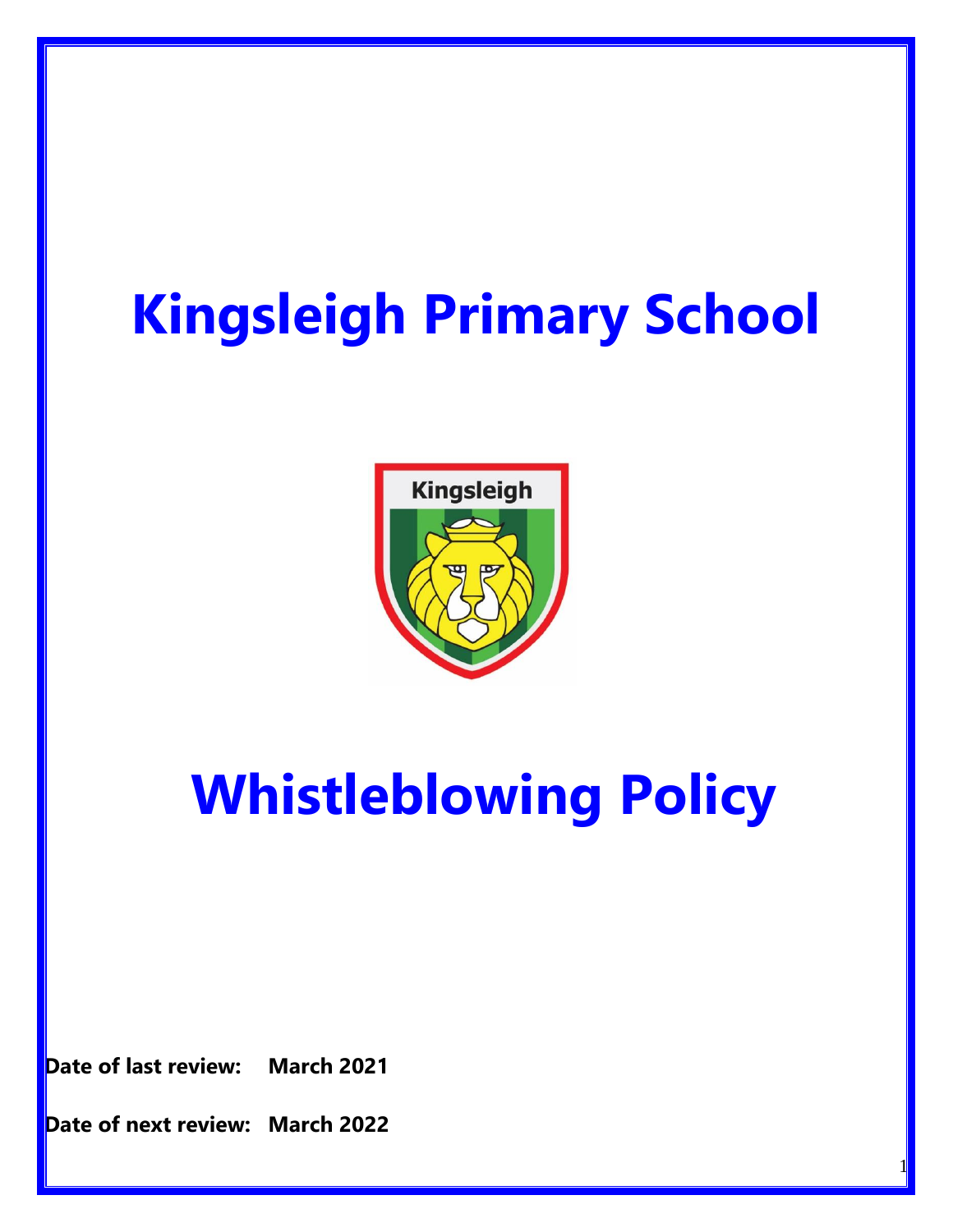## **Scope of Policy**

This policy is designed to enable employees or other members of the school to raise concerns or disclose information at a higher level which the individual believes shows malpractice.

A number of policies and procedures are already in place including grievance, discipline, complaints and guidelines for dealing with harassment. This policy is intended to cover concerns which are in the public interest and may (at least initially) be investigated separately but might then lead to the using of such procedures.

## **Purpose**

Our school is committed to the highest standards of openness, probity and accountability. In line with this commitment, the school encourages employees with serious concerns about the school's work to come forward and voice those concerns. This also applies to concerns about the activities and behaviours of staff, Directors and external organisations in their dealings with the school.

Members of staff may be the first to spot anything that is seriously wrong within the school. However, they might not say anything because they think this would be disloyal, or they might be worried that their suspicions are not justified. They may also be worried that they or someone else may be victimised. Members of the public (for example, parents of students) may also share some of these concerns.

We are committed to being open, honest and accountable and this policy aims to make sure that if you want to raise any concern, you can do so with confidence and without having to worry about being victimised, discriminated against or disadvantaged in any way as a result.

## **What types of action are covered by the policy?**

The policy is intended to deal with serious or sensitive concerns about wrongdoings such as the following.

- Fraud and corruption
- Children or students being mistreated
- Unauthorised use of public money
- An unlawful act
- Any danger to health and safety
- The environment being damaged (for example, by pollution)
- A person abusing their position or any unauthorised use of their position for personal gain
- A person deliberately not keeping to a school policy, an official code of practice, any law or regulation, or any procedures agreed by the Board of Directors
- A person failing to meet appropriate professional standards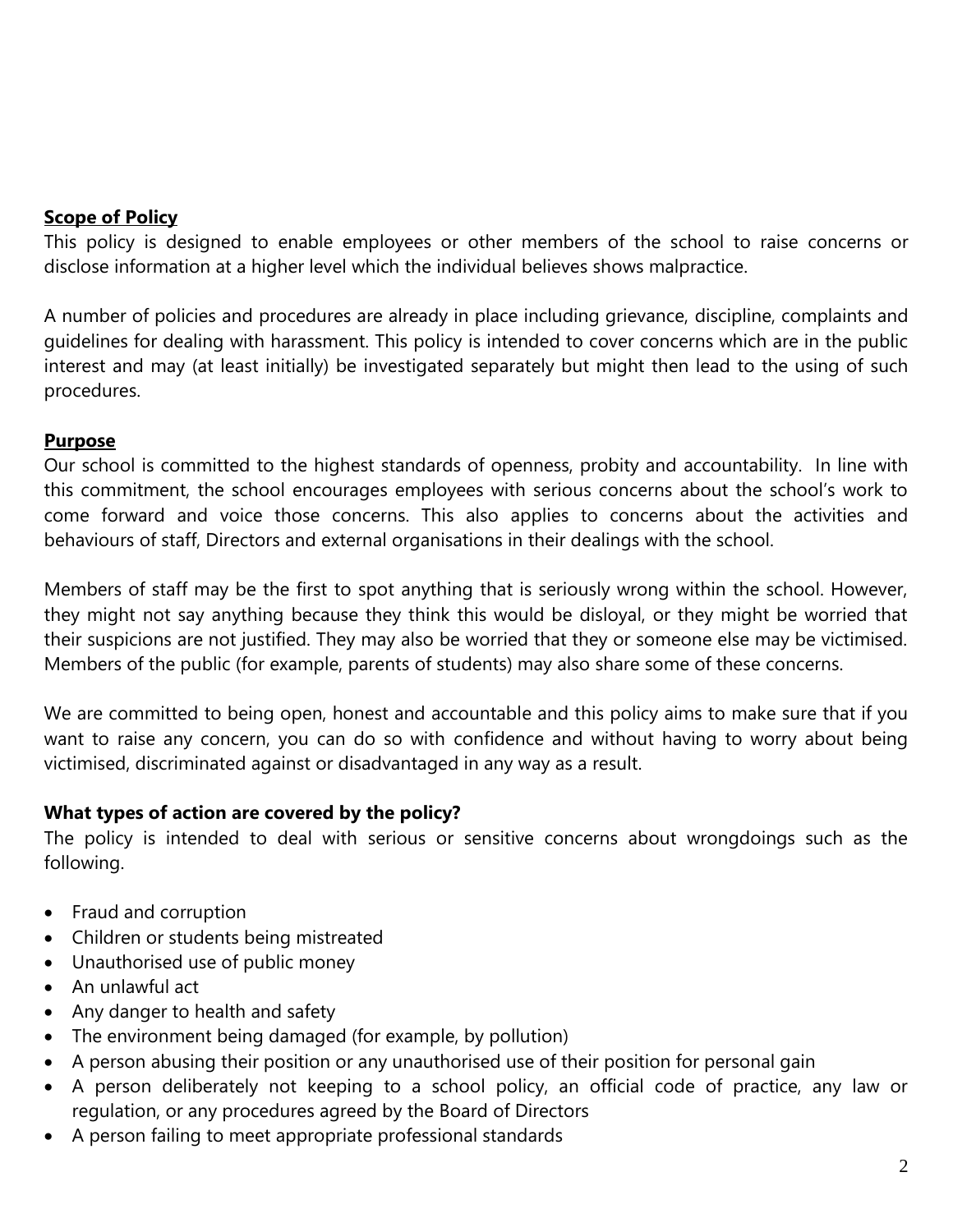- A person being discriminated against because of their race, colour, religion, ethnic or national origin, disability, age, sex, sexuality, class or home life
- Misuse of ICT (as outlined in the Acceptable Use Policy)

## **To whom does this policy apply?**

This policy applies to all staff working in schools and educational establishments as well as contractors working on school premises (for example, agency staff, builders and drivers). It also covers suppliers and people who provide services to the school (e.g. hired coach drivers, sports coaches).

These procedures build upon our complaints procedure and other reporting procedures applying to various departments. Headteachers and other senior laeders are responsible for making all relevant people aware of these procedures.

## **What is not covered?**

You cannot use this policy to deal with serious or sensitive matters that are covered by other procedures. Such procedures include the following.

- Staff's complaints about their employment. These complaints are dealt with through our Grievance Procedure.
- Customers' complaints about our services. These complaints are dealt with through our Complaints Procedure.

## **Protecting you**

If your allegation is true, you have nothing to fear, but we understand that deciding to blow the whistle is not easy. If you raise a concern which you believe is true, we will take appropriate action under the Public Interest Disclosure Act 1998 to protect you from any harassment, victimisation or bullying.

We will keep your concerns confidential if this is what you want. In this case we will not reveal your name or position without your permission or unless we have to do so by law. We would explain this at the time you raise a concern so you can decide whether or not to proceed.

If you work for the school, you should also know that any allegation you make will not influence, or be influenced by, any unrelated disciplinary action against you or any redundancy procedures that may affect you.

## **Anonymous allegations**

Because we will protect you (as explained above), we encourage you to give your name when you make an allegation. Concerns raised anonymously tend to be far less effective and if, for example, we do not have enough information, we may not be able to investigate the matter at all. Anonymous allegations are therefore actively discouraged.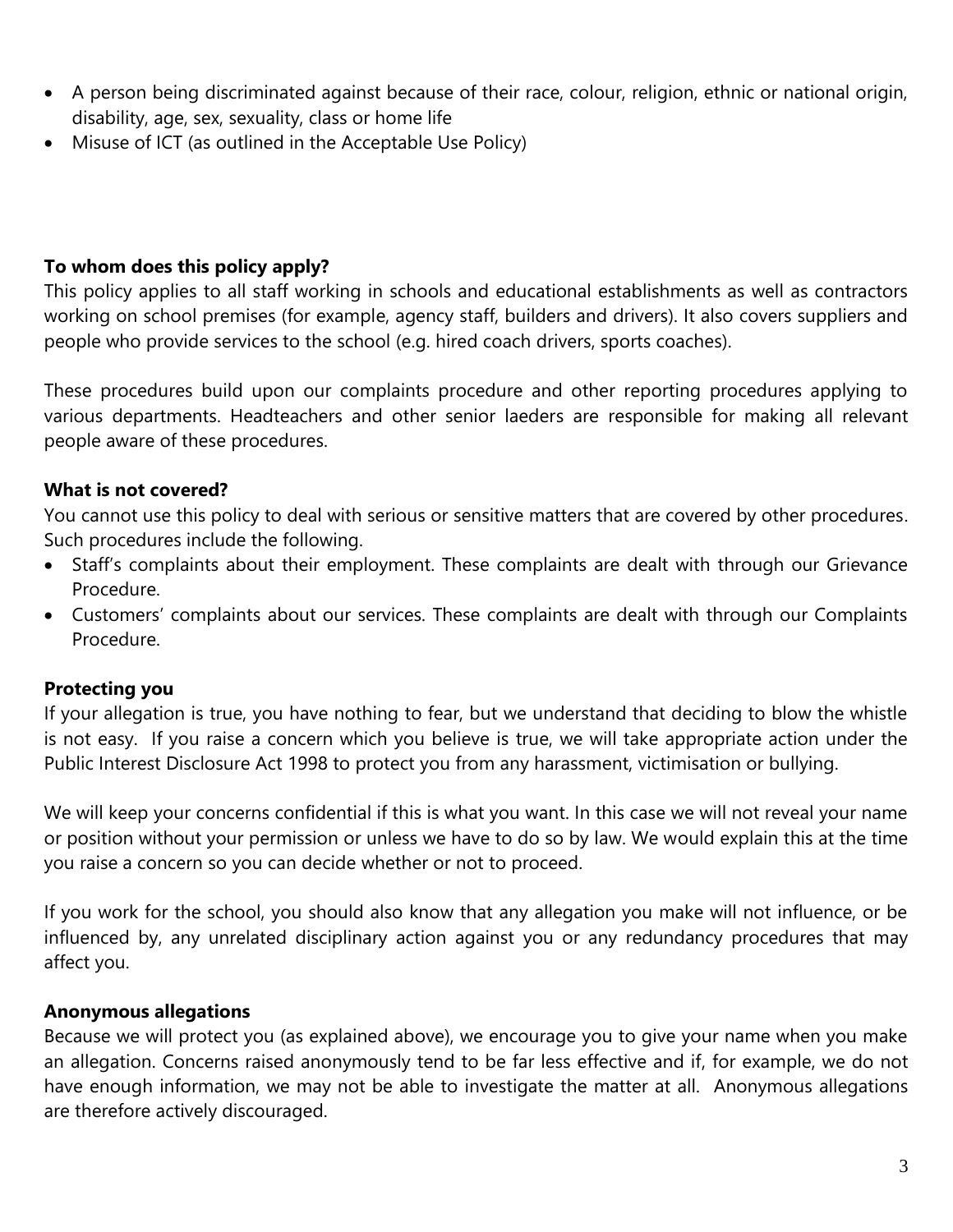## **Untrue allegations**

If you make an allegation which you believe is true, but it is not confirmed by our investigation, we will not take any action against you. However, if you make a malicious allegation or one which you know to be untrue, we may take appropriate disciplinary or possibly even legal action against you.

## **How to raise a concern**

You should first raise your concern, in writing, with your immediate supervisor, your manager, the Chair of Directors or a member of the senior leadership team (this will depend on the seriousness and sensitivity of the matter and who is suspected of the wrongdoing). If the relevant manager cannot deal with the matter, he or she will refer the concern to the Human Resources Adviser.

You can also raise your concerns in the following ways.

 By writing directly to the HR Adviser: Jo Blair 55 Cereleton Park Charlton Marshall

Dorset DT11 9PL

Write 'Private and confidential' on your envelope.

- By phoning the HR Adviser on 01258 480746 (during normal office hours).
- Staff can report concerns directly to the LADO (Local Authority Designated Officer) at Bournemouth, Poole and Christchurch Council if they feel their concerns have not been addressed (email address is lado@bcpcouncil.gov.uk)

## **Help for you**

You may want to discuss your concern with a friend or colleague. You may then find it easier to raise a concern if others share the same experiences or concerns.

If you work for the school, your (trade) union representative can give you general support and advice, or act for you if this would help. We will encourage the trade unions to support any member of staff who raises a concern with them.

## **How we respond to your concerns**

The way we deal with the concern will depend on what it involves.

We will first make enquiries to decide whether we should carry out an investigation and, if so, how we should go about it. Throughout all our enquiries and any investigation, our main concern will be to put the interests of the public first.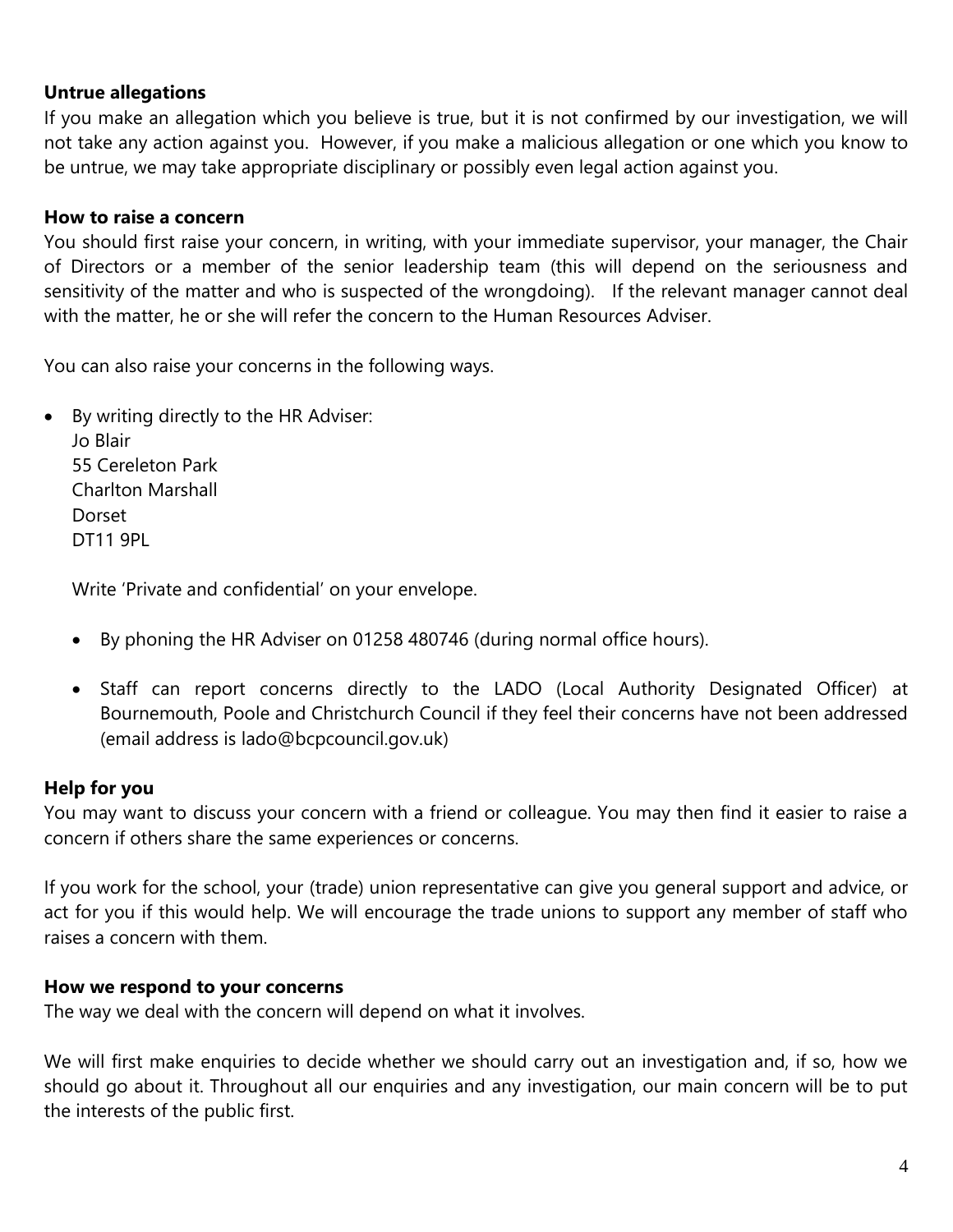Your concern may be investigated by senior leadership, our internal auditors, or through the disciplinary process, or we may refer it to:

- the police;
- other agencies (for example, if it involves the abuse of children or vulnerable adults it may be referred to the Executive Director of Health and Social Care);
- our HR representative; or
- an independent investigator.

If your concern or allegation can be handled under any other procedure or policy, we will pass it on to the relevant person and let you know.

We may be able to settle some concerns without carrying out an investigation but by taking action agreed with you. If we need to take urgent action, we will normally do this prior to carrying out any investigation.

Within 10 working days of you raising a concern, the officer dealing with the matter will:

- acknowledge that we have received your concern;
- explain how we will handle the matter and
- tell you what support is available to you.

It is difficult to set further timescales as they will depend on the nature of the allegation and the type of investigation that needs to be carried out. However, any investigation will always be done in a prompt and efficient manner.

The amount of contact you have with the investigating officer will depend on the nature of your concern, the potential difficulties involved and how clear the information you have given is.

If you need to attend a meeting, you can be accompanied by either a work colleague or a representative from a union or professional association. Meetings with the person investigating the matter will normally take place in his or her office but can be arranged elsewhere, but not in your home unless there are exceptional circumstances.

We will take steps to reduce any difficulties you may experience as a result of raising a concern. For instance, if you need to give evidence in criminal or disciplinary proceedings, we will arrange for you to get advice on the procedure.

We will usually give you feedback on the progress and outcome of any investigation, however there maybe occasions where this is not possible for reasons of confidentiality. Details of any concerns raised will be kept confidential (unless they are found to be malicious and lead to disciplinary procedures) but will not be placed on your personal file.

## **How you can take a matter further?**

We hope you will be satisfied with any action we take. If you're not, you could contact: